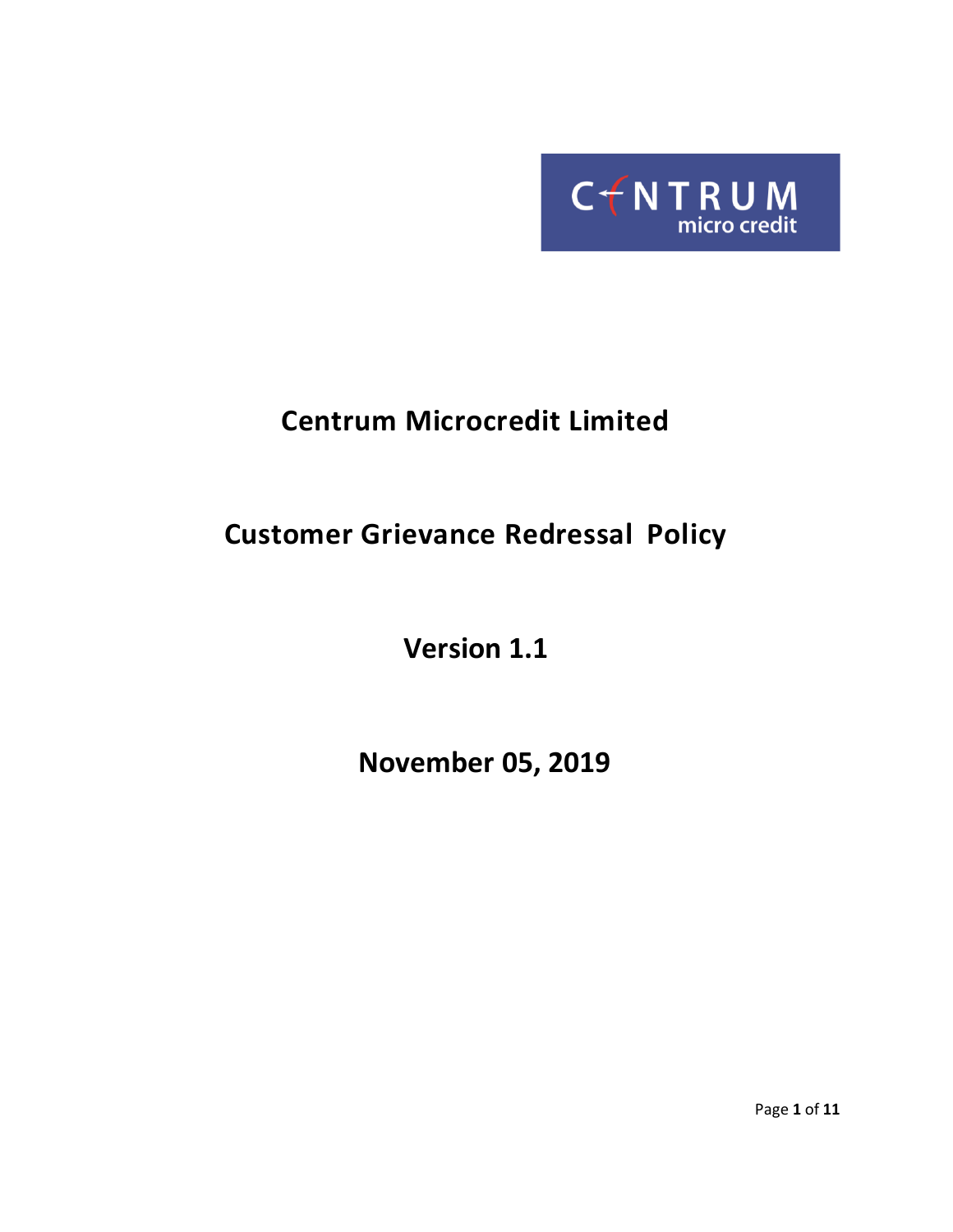## **Table of Contents**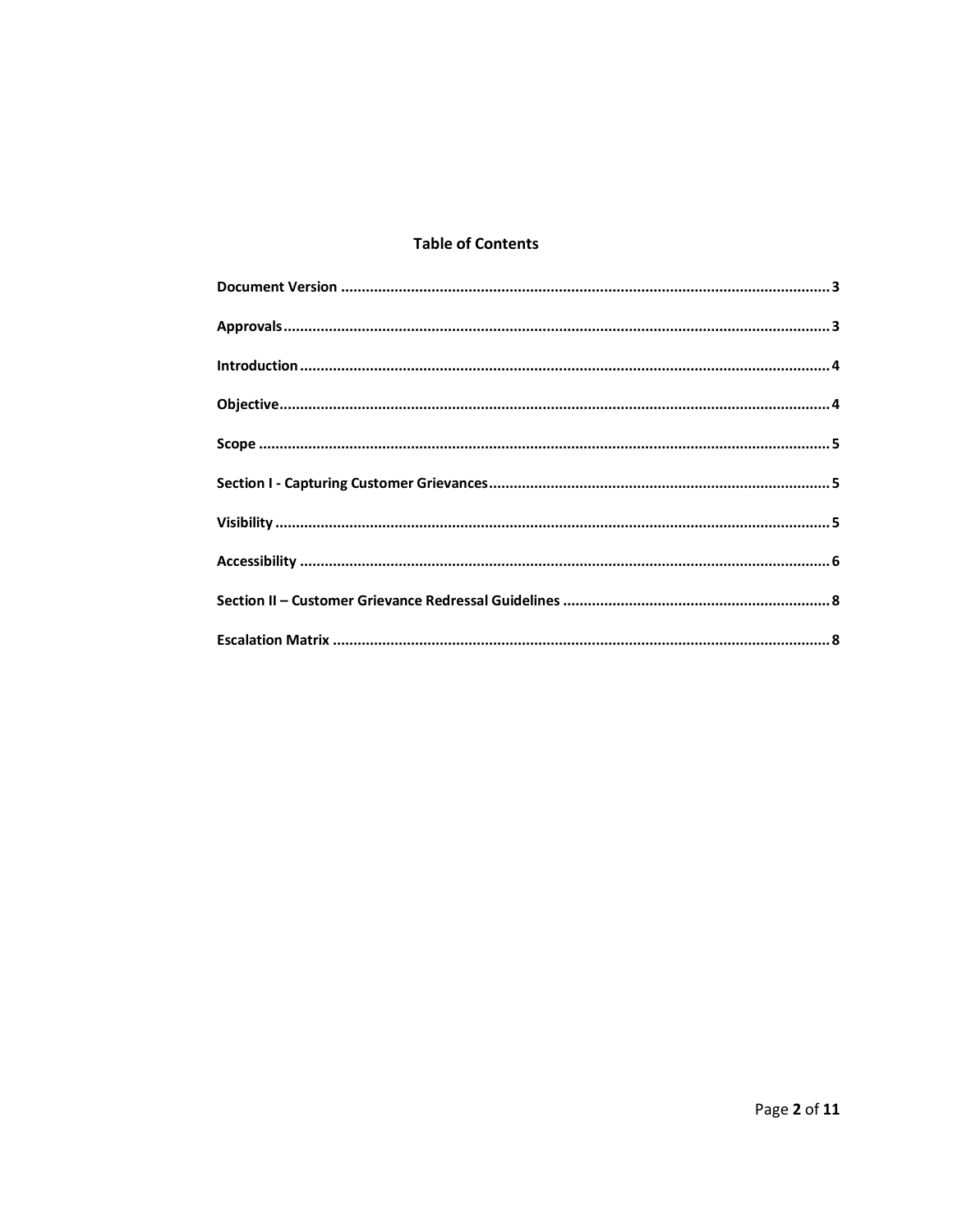## <span id="page-2-0"></span>**Document Version**

| <b>Title</b>        | <b>Customer Grievance Redressal Policy</b> |  |  |
|---------------------|--------------------------------------------|--|--|
| Author              | Jaymeen Shah                               |  |  |
| Document version    | Version 1.1                                |  |  |
| <b>Version date</b> | November 05, 2019                          |  |  |

# <span id="page-2-1"></span>**Approvals**

Version 1.1

| <b>Name</b>      | <b>Designation</b> | Signature | <b>Date</b> |
|------------------|--------------------|-----------|-------------|
| <b>CML BOARD</b> |                    |           |             |
|                  |                    |           |             |
|                  |                    |           |             |
|                  |                    |           |             |
|                  |                    |           |             |
|                  |                    |           |             |
|                  |                    |           |             |
|                  |                    |           |             |
|                  |                    |           |             |
|                  |                    |           |             |
|                  |                    |           |             |
|                  |                    |           |             |
|                  |                    |           |             |
|                  |                    |           |             |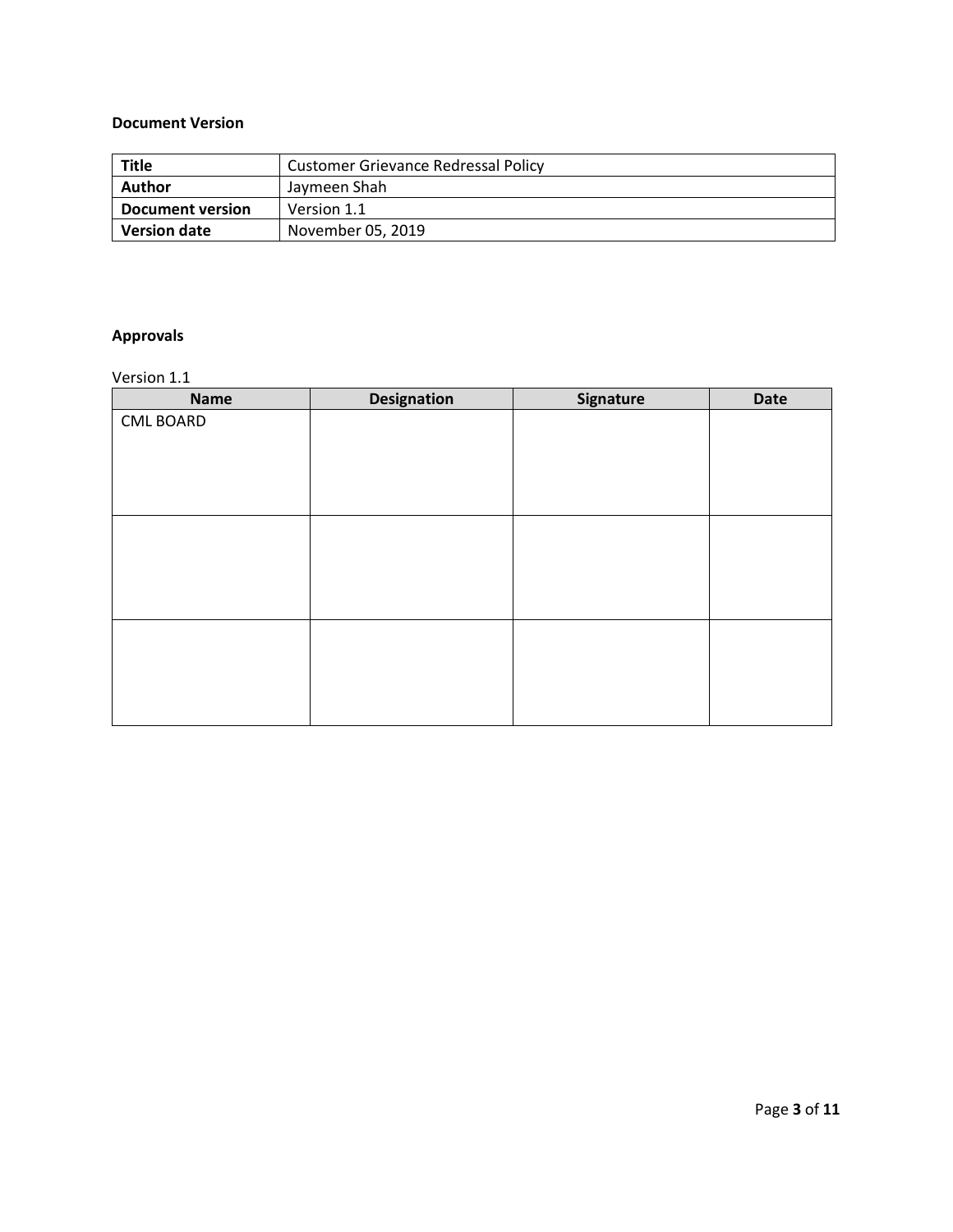#### <span id="page-3-0"></span>**Introduction**

Pursuant to the requirement of the Fair Practices Code, the Board of Directors of applicable NBFCs are required to lay down the appropriate grievance redressal mechanism within the organization. Further, NBFC – MFI are required to prominently display the grievance redress system/ mechanism in all its offices and in the literature issued by it (in vernacular language) and on the website.

Also, providing excellent customer service on a regular and consistent basis is very important for the organization's sustained growth. Complaint handling is an important activity of any customer facing organization. Despite care in services, negative customer experiences inevitably do occur and must be handled correctly.

At the same time, we, at Centrum Microcredit Limited ("the Company"/ "CML"), believe that quick and effective handling of complaints as well as prompt corrective & preventive actions to improve product features and processes are essential to provide excellent customer service to all segments of customers.

A well planned and well executed complaints handling process delivers the following benefits:

- customer satisfaction and retention;
- organizational learning for product, services and processes improvement;
- improvement in profits and/or cost structures; and
- enhanced customer satisfaction

## <span id="page-3-1"></span>**Objective**

The Policy shall *inter alia* achieve compliance with the procedure on grievance redressal as outlined in the Guidelines on Fair Practices Code for NBFCs.

The document stipulates an effective and suitable mechanism for receiving and addressing complaints from customers with specific emphasis on resolving such complaints fairly and expeditiously regardless of the sources of the complaints. The objectives of the policy are:

- All customers are treated fairly and in an unbiased manner/ without bias at all times
- To guide customers who wish to lodge a formal complaint and also provide guidance on the step by step procedure to be followed in case the customer is discontent/ unhappy with the response or resolution
- To enlist various types of modes through which customers can register complaints
- To create effective processes to respond to customer grievances/complaints
- To define escalation levels in case customer's complaint is not addressed at all or was not addressed satisfactorily
- To define timelines for closure of complaints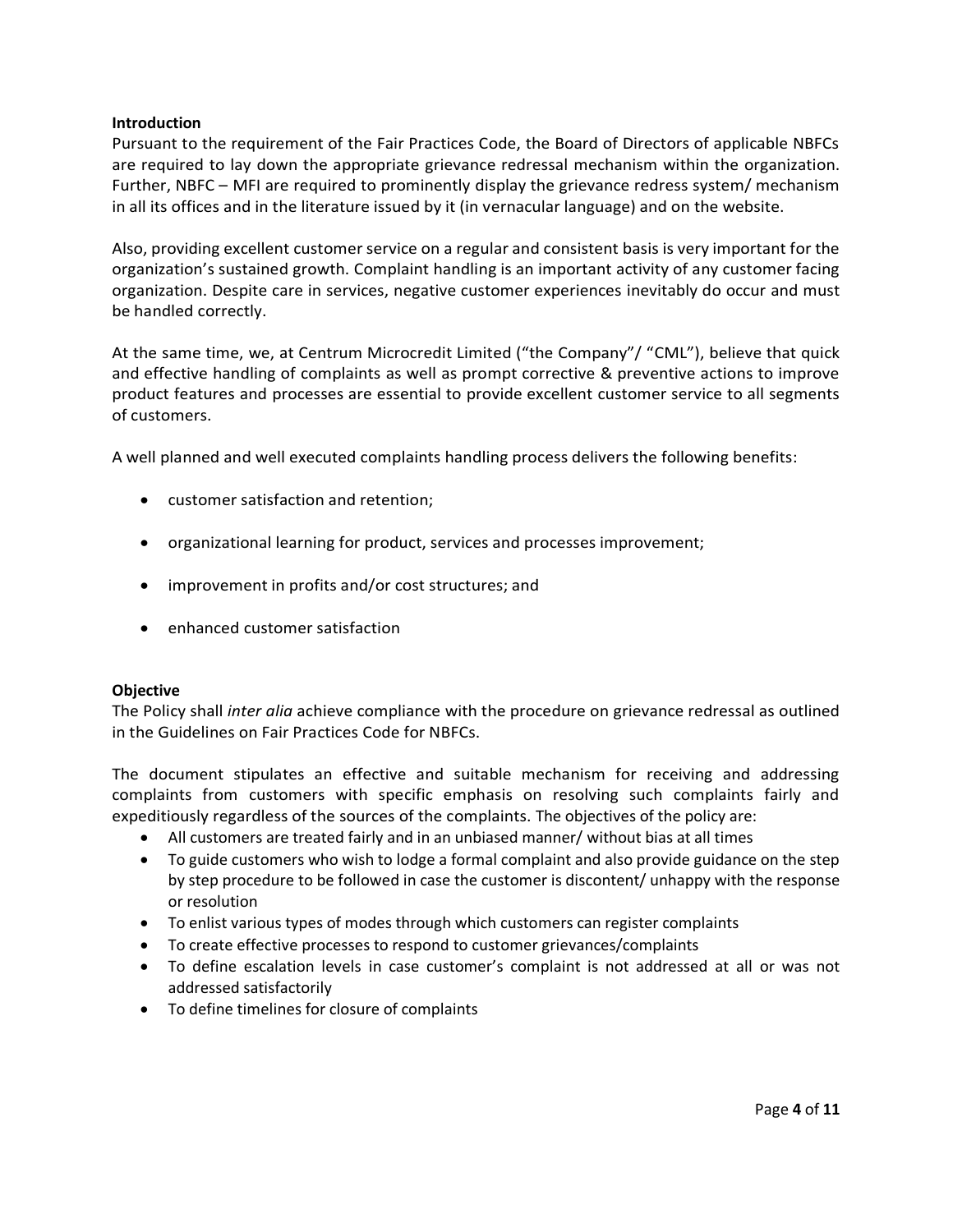## <span id="page-4-0"></span>**Scope**

The processes contained in this document are applicable to all branches, offices and locations of CML across the country and to all activities where there is an interaction with customers. The document contains two sections:

- Capturing grievances of the customers
- Resolving the customer grievances

## <span id="page-4-1"></span>**Section I - Capturing Customer Grievances**

It is endeavor of the Company to ensure customer satisfaction by following standard norms and practices, so that complaints from customers are minimized. The Company has also adopted 'Fair Practices Code' to ensure that customers don't feel harassed or discriminated.

## **Modes of Complaints**

However, in the case of deviation from standard norms and practices, and non-adherence to Fair Practices Code, customer has the following modes to capture the complaint:

- Customer Walk-in
- E-mail
- Letter
- Grievance Redressal Officer
- Micro Finance Institution Network (MFIN)
- Complaints through Reserve Bank of India/ NBFC Ombudsman (if not resolved/ if the customer is not satisfied with the resolution given by the Company)

#### <span id="page-4-2"></span>**Visibility**

Information about how and where to complain would be publicized through a variety of service delivery points including websites, offices at all location and welcome letters. Front‐office staff should be aware of the complaint handling process and the contact details of the organisation's Customer Grievance Redressal Officer and modes through which the customer can register a complaint.

Contact details for registering complaints should be displayed on the Notice board at each branch.

Website address ‐ to be mentioned on the relevant communication sent to customers.

Contact details of RBI Non-Banking Supervision Department office where the customer can appeal if complaint registered with the Company has not been resolved past 30 days or if the customer is not satisfied with the resolution should also be displayed on the Notice Board at the branch and on website.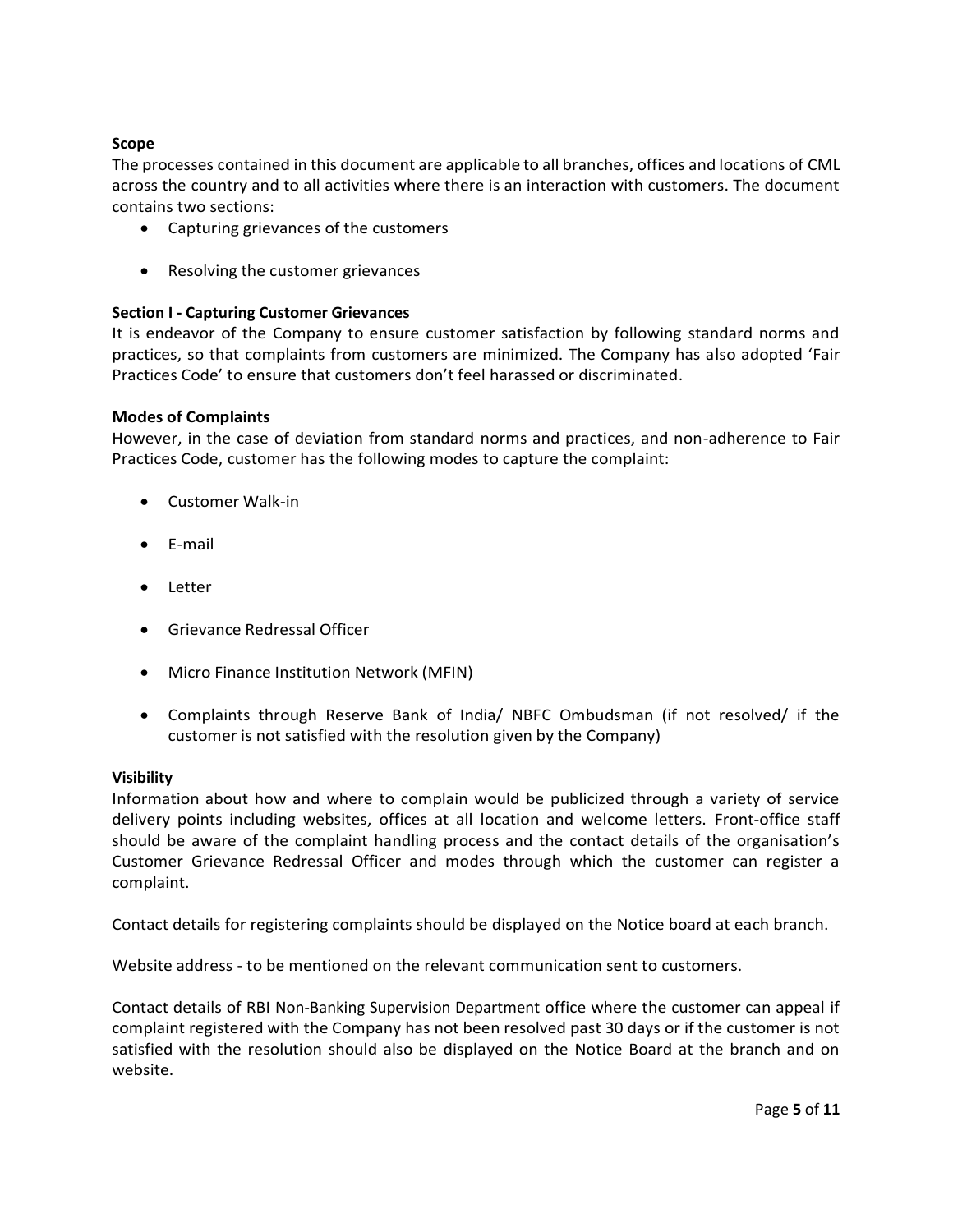## <span id="page-5-0"></span>**Accessibility**

#### **Customer Walk-in**

Customers can visit and lodge their complaint in any CML office. All branches will have a complaint register and a complaint/suggestion box. The customer can write down his/her complaint in the register or drop it in the box. The complaint/suggestion box can be accessed only by the designated officials.

Designated official/s have to attend the customer and try to resolve the problem at the branch level itself, if possible.

The official records the Complaint appropriately describing the nature of the complaint accurately. The complaint thus registered will flow to the Grievance Redressal Officer (GRO). Acknowledgement of complaint received will be given to customer by official recording the same.

#### **E-Mail**

E‐mail ID of GRO will be displayed on Company's official website. Customers can write to this designated E‐mail ID and lodge official complaint with the Company.

GRO will be in charge of all the complaints marked to this designated E-mail ID. On receipt of the email, GRO will log the compliant in the Complaint Register. Complaint will be forwarded by GRO to the concerned person for resolution.

#### **Letter**

Customer also has an option of writing a letter addressed to GRO as per details given on website and branches/offices/correspondence.

The complaint will be directed by GRO to concerned branch or department for resolution and will be escalated to higher level in case of delay in resolution.

## **Telephone Nos/Mobile Nos of GRO**

Customers can lodge a complaint by way of phone to the GRO on the numbers provided by CML. The designated phone number will be displayed on the Company's website, loan cards/passbooks etc.

The designated officials receiving the phone calls on the given numbers will politely address customer and will accept the complaint on phone. The designated official will capture the customer complaint in the Complaint Tracker. The complaint will be directed to concerned team for resolution. MIS of complaints so assigned to various branches/offices, operations, etc is forwarded to GRO next day by the receiving officer.

Complaints received through MFIN (Micro Finance Institution Network)

Customer can register his complaint on toll free number with MFIN 18001021080 if any complaint reported to the company has not been resolved within a period of 21 days from the date of lodging the complaint with the Company or if the customer is not satisfied with the resolution provided for complaint made by him/her.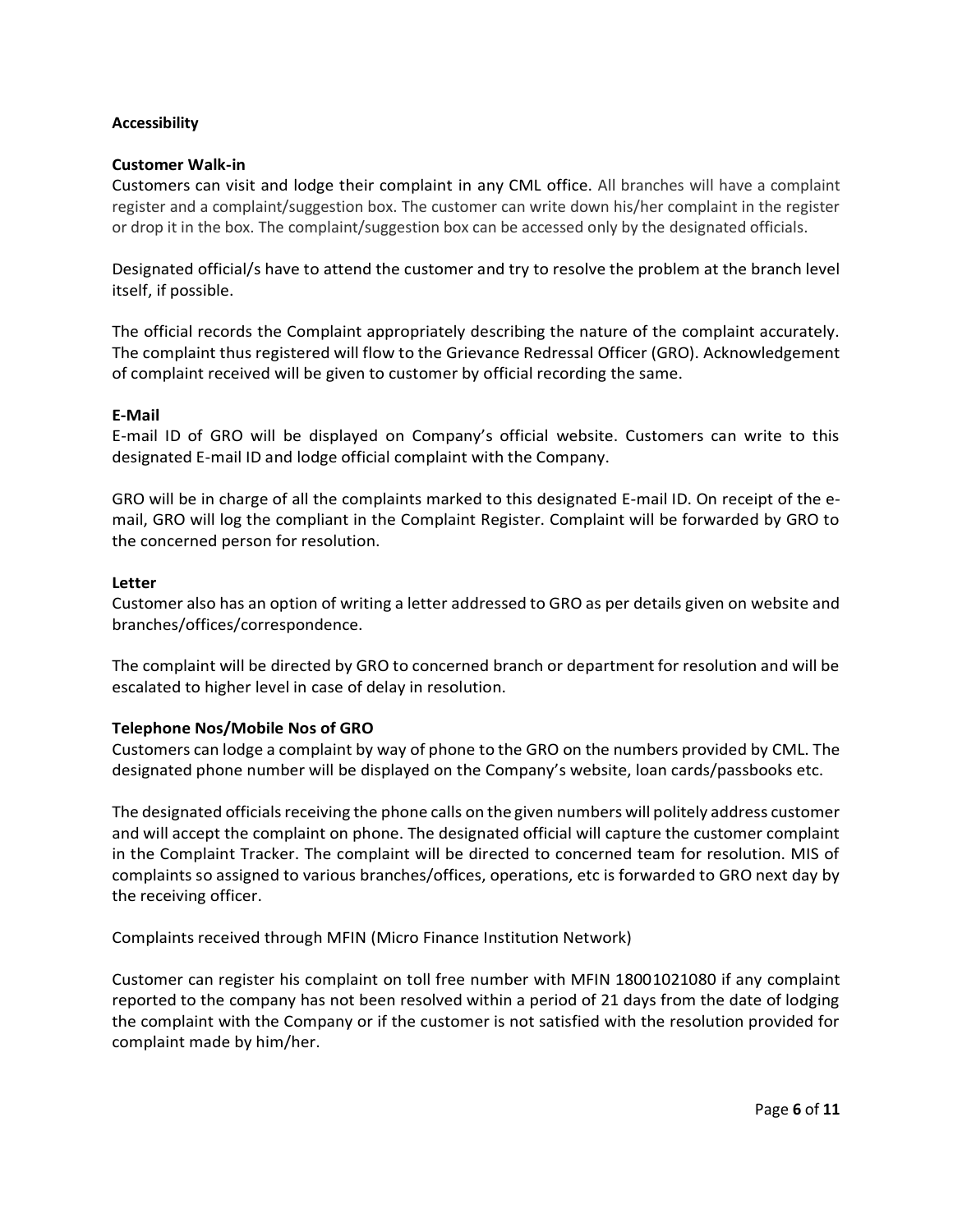#### **Complaints received through RBI DNBS**

Customer can register his complaint with the Officer‐in‐Charge of the Regional Office of DNBS (Department of Non‐Banking Supervision) of RBI if any complaint reported to the Company has not been resolved within a period of one month from the date of lodging the complaint with the Company or if the customer is not satisfied with the resolution provided for complaint made by him/her.

The Ombudsmen on behalf of the aggrieved customer will register the complaint with compliance cell of the Company. All such complaints will be forwarded by the compliance cell to GRO.

The complaints should be acknowledged promptly (within T+1 day from the date of receipt of the complaint). Complete details of the case should be communicated in the correspondence.

The complaint should also be logged in the complaint register for record purpose.

GRO should investigate the matter and resolve the matter within the specified time line and the resolution should be communicated to the ombudsmen.

If the matter is complicated and GRO is not empowered to take decisions relating to the issue, then a detailed report giving an insight of the issue, addressing the inadequacies in the process or policy if any, suggesting/recommending appropriate solution to the problem must be submitted to one level higher/ CML Risk.

Based on the decision or remedy received from the decision making committee/official, appropriate action should be taken and communicated to the Compliance Cell, who in turn will communicate the resolution of complaint to the Ombudsman. Care should be taken that the issue is resolved within the TAT communicated. If there is a possibility of delay in resolving the matter, then the same should be informed to Ombudsmen along with the revised timeline.

## **Customer Service Personnel**

The key responsibilities of Customer Service personnel are:

- Monitor resolution of customers' complaints within TAT of 7 days and do necessary followup with concerned officials. Escalate the complaint to higher level when needed
- Attend complaint/s forwarded by the Reserve Bank on priority basis. Forward the status to Compliance cell on resolution of complaint/s.
- Maintain data base of complaints received and closed. Submit periodic report to the Grievance Redressal Officer (GRO) if there are complaints.
- Make suggestions to GRO for improvement in customer service quality by analyzing type of complaints received. Make suggestion for improvements in existing processes.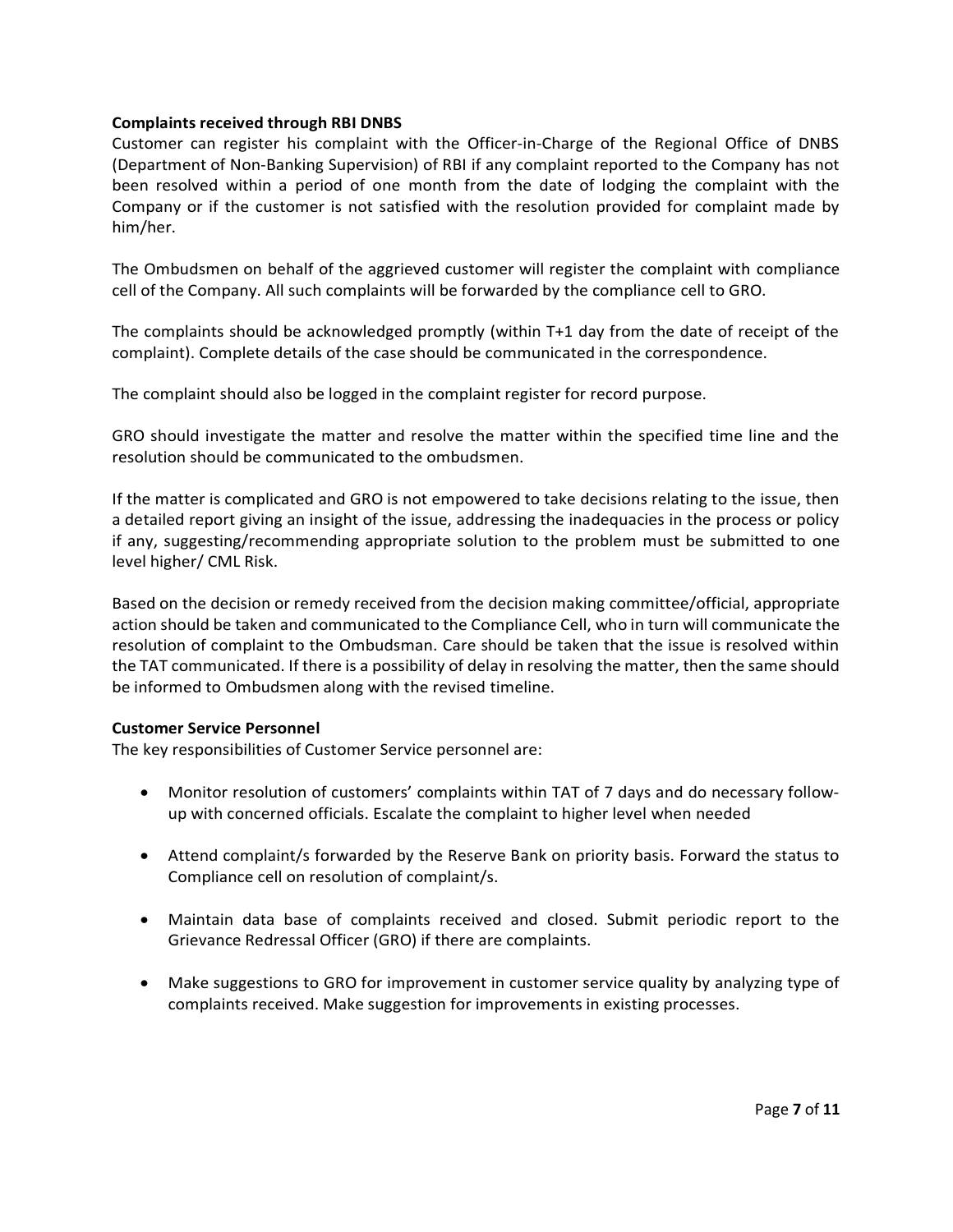#### <span id="page-7-0"></span>**Section II – Customer Grievance Redressal Guidelines**

- It is extremely essential that all the complaints lodged should be efficiently, effectively and timely resolved.
- Complaints received from the customers through various channels will be first logged in the Complaint Register by GRO.
- The complaint will then be forwarded to appropriate person in concerned office/department/branch.
- Concerned official will understand the background of the issue; check the identity of the customer with that in the systems.
- If required, he/she will contact the customer to understand the exact problem or to gather more information. He will co-ordinate with other departments/ team if their assistance or intervention is required in resolving the issue
- Said official will resolve the issue, communicate resolution to customer. E‐Mail needs to be sent to GRO forwarding resolution of complaint.
- GRO will close the complaint in the Complaint Register.
- TAT for resolution will be 7 days from receipt of complaints.
- If complaint cannot be resolved within 7 days, then Customer Service personnel must respond to customer that his complaint is being investigated and that the Company will respond within next 7 days. It is necessary that GRO must be kept informed.

## <span id="page-7-1"></span>**Escalation Matrix**

For Details on Grievance redressal Matrix, kindly refer to the document "Grievance Redressal Matrix & Salient Features of the Ombudsman scheme" uploaded on the website of the Company/available at the branches.

The same is also enclosed as Annexure 1.1 to this Policy.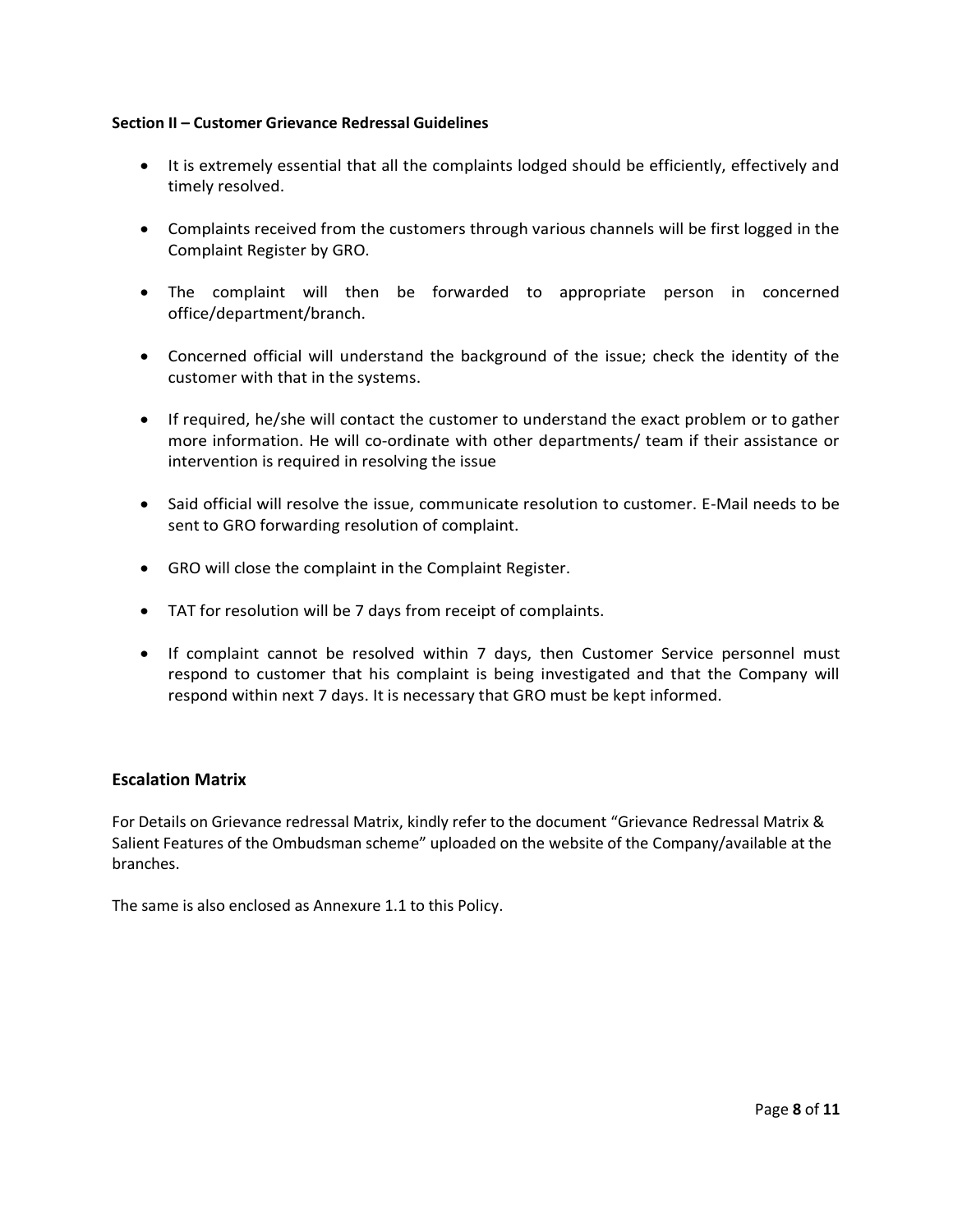## **Annexure 1.1 GRIEVANCE REDRESSAL MATRIX & SALIENT FEATURES OF OMBUDSMAN SCHEME**

#### Escalation matrix:

## **Level 1:**

If Customer is not satisfied with the resolution provided by customer service team of the company OR no response is received within 7 days, the customer could write to: **Manager Operations**  Centrum Microcredit Limited Address Office # 402, Neelkanth Corporate Park, Level 4, Kirol Road Vidyavihar (West), Mumbai, 400 086, 91-022 62756212 [landline no.] OR send an email to **[cml.complaints@centrum.co.in](mailto:cml.complaints@centrum.co.in)**

The company will respond within 7 working days from the date of receipt of such complaint.

#### **Level 2:**

If customer is still not satisfied with the resolution provided by Manager – Operations, customer can write to the Grievance Redressal Officer at:

**The Grievance Redressal Officer** Centrum Microcredit Limited, Attn.: Mr. Om Shankar Dubey Address: Office # 402, Neelkanth Corporate Park, Level 4, Kirol Road Vidyavihar (West), Mumbai, 400 086 OR Send an email to [om.dubey@centrum.co.in](mailto:om.dubey@centrum.co.in) OR call on 91-90828 29036 [mobile] / 91-022 62756222 [landline no.]

Reply to the complaint will be given within 7 working days.

## **Level 3:**

If the customer is still not satisfied with the resolution provided by Level 1 and Level 2 escalations, then he can call MFIN Toll free number 18001021080

#### **Level 4:**

If the customer is still not satisfied with the resolution provided by Level 1, Level 2 and Level3 escalations, then he can also approach the RBI or write to them to the below mentioned address: The Officer-in-Charge Reserve Bank of India Non-Banking Supervision Department Mumbai Regional Office 3rd Floor, Dr. A.B. Nair Road, Mumbai Central Station (Next to Maratha Mandir Theatre) Byculla, Mumbai 400008 Tel: (022) 2302 2014 Fax: (022) 2302 2011 e-mail ID: helpdnbs@rbi.org.in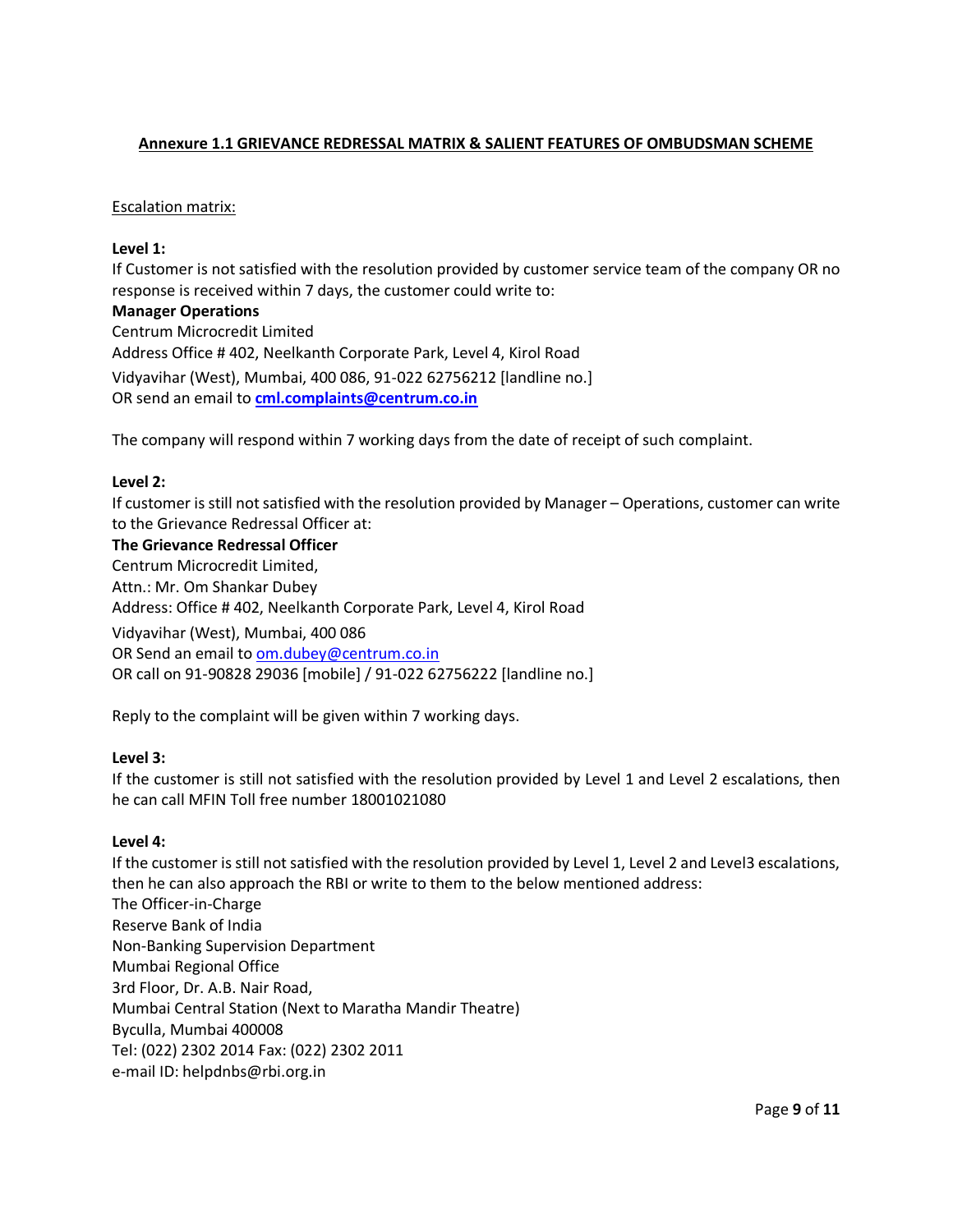## **OMBUDSMAN SCHEME**

Alternatively, if a reply is not received within, one month from the Company or the customer is dissatisfied with the response of the NBFC (+) If customer has not approached any forum, the customer may file a complaint with NBFC Ombudsman (not later than one year after the reply from NBFC) **on the following grounds:**

- Cheques not presented or done with delay
- Not conveyed the amount of loan sanctioned, terms & conditions, annualised rate of interest, etc.
- Failure or refusal to provide sanction letter/ terms and conditions of sanction in vernacular language or a language as understood by the borrower
- Failure or refusal to provide adequate notice for proposed changes in sanctioned terms and conditions in vernacular language or a language as understood by the borrower
- Failure/ Delay in releasing securities documents on repayment of all dues
- Levying of charges without adequate prior notice to the borrower
- Failure to provide legally enforceable built-in repossession in contract/ loan agreement
- RBI directives not followed by NBFC
- Guidelines on Fair Practices Code not followed

## **Address and Area of Operation of NBFC Ombudsman (RBI) and Centrum Microcredit Limited (CML) Nodal Officers**

| SN | <b>Centre</b> | <b>Address of the Office of NBFC</b>                                                                                                                                                                                    | <b>Area of Operation</b>                                                                                                                                                      | <b>CML Nodal Officer</b>                                                                                                                                             |
|----|---------------|-------------------------------------------------------------------------------------------------------------------------------------------------------------------------------------------------------------------------|-------------------------------------------------------------------------------------------------------------------------------------------------------------------------------|----------------------------------------------------------------------------------------------------------------------------------------------------------------------|
| 1. | Chennai       | Ombudsman<br>C/o Reserve Bank of India<br>Fort Glacis,<br>Chennai 600 001<br>STD Code: 044<br>Telephone No: 25395964<br>Fax No: 25395488<br>Email: nbfcochennai@rbi.org.in                                              | Tamil Nadu, Andaman and<br>Nicobar Islands, Karnataka,<br>Andhra Pradesh, Telangana,<br>Kerala, Union Territory of<br>Lakshadweep and Union<br><b>Territory of Puducherry</b> | Mr. Tushar Holey<br>Address: Centrum MicroCredit<br>Ltd Office #402, Neelkanth<br>Corporate Park, Level 4, Kirol<br>Road<br>Vidyavihar (West), Mumbai,<br>400 086    |
| 2. | Mumbai        | C/o Reserve Bank of India<br>RBI Byculla Office Building<br>Opp. Mumbai Central Railway<br>Station Byculla, Mumbai-400 008<br>STD Code: 022 Telephone No:<br>23028140 Fax No: 23022024<br>Email: nbfcomumbai@rbi.org.in | Maharashtra, Goa, Gujarat,<br>Madhya Pradesh, Chhattisgarh,<br>Union Territories of Dadra and<br>Nagar Haveli, Daman and Diu                                                  | <b>Tushar Holey</b><br>Address: Centrum MicroCredit<br>Ltd Office #402, Neelkanth<br>Corporate Park, Level 4, Kirol<br>Road<br>Vidyavihar (West), Mumbai,<br>400 086 |